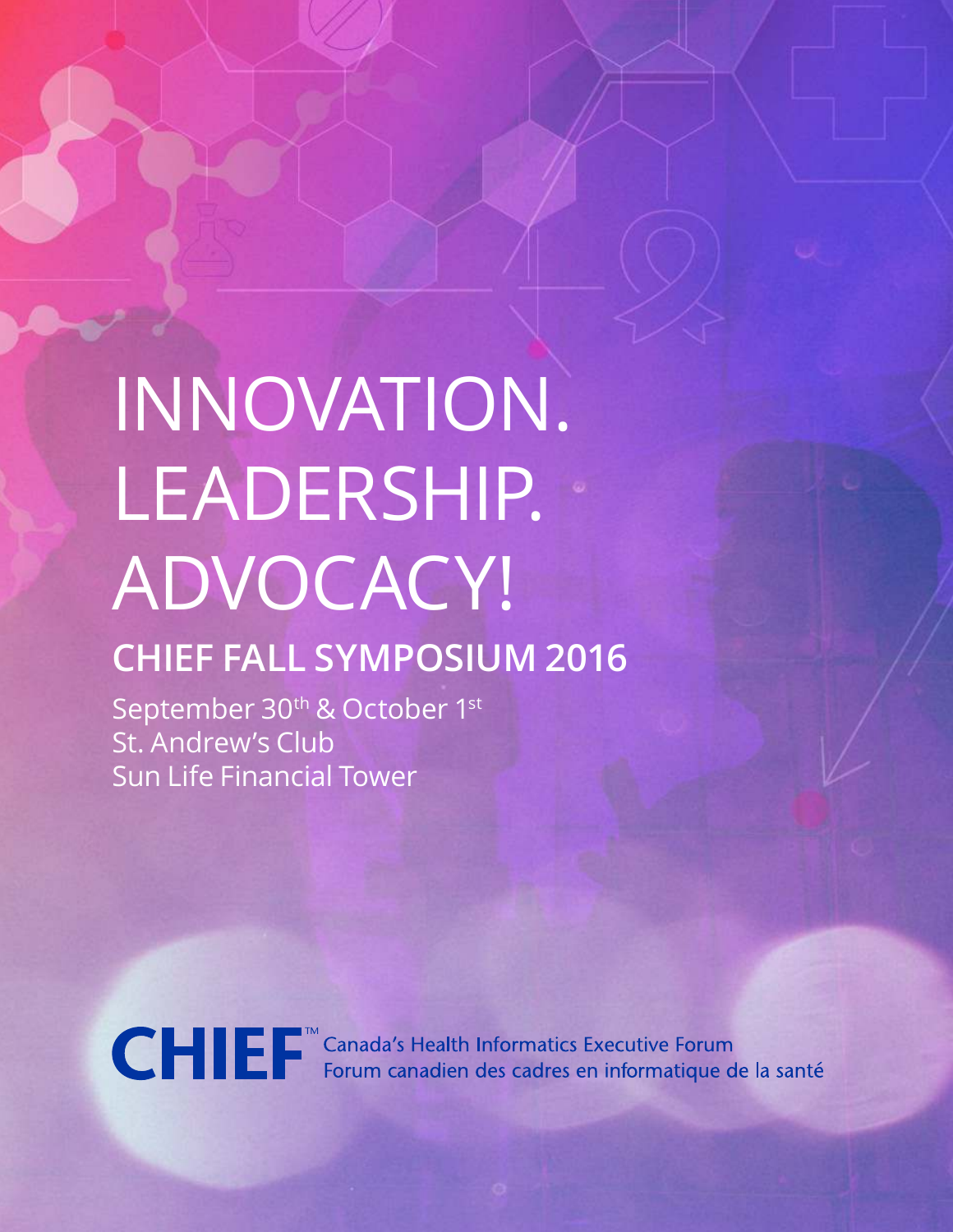The 2016 CHIEF Fall Symposium features another outstanding two-day program for senior Health Informatics executives from across Canada to gather together to learn, collaborate and network.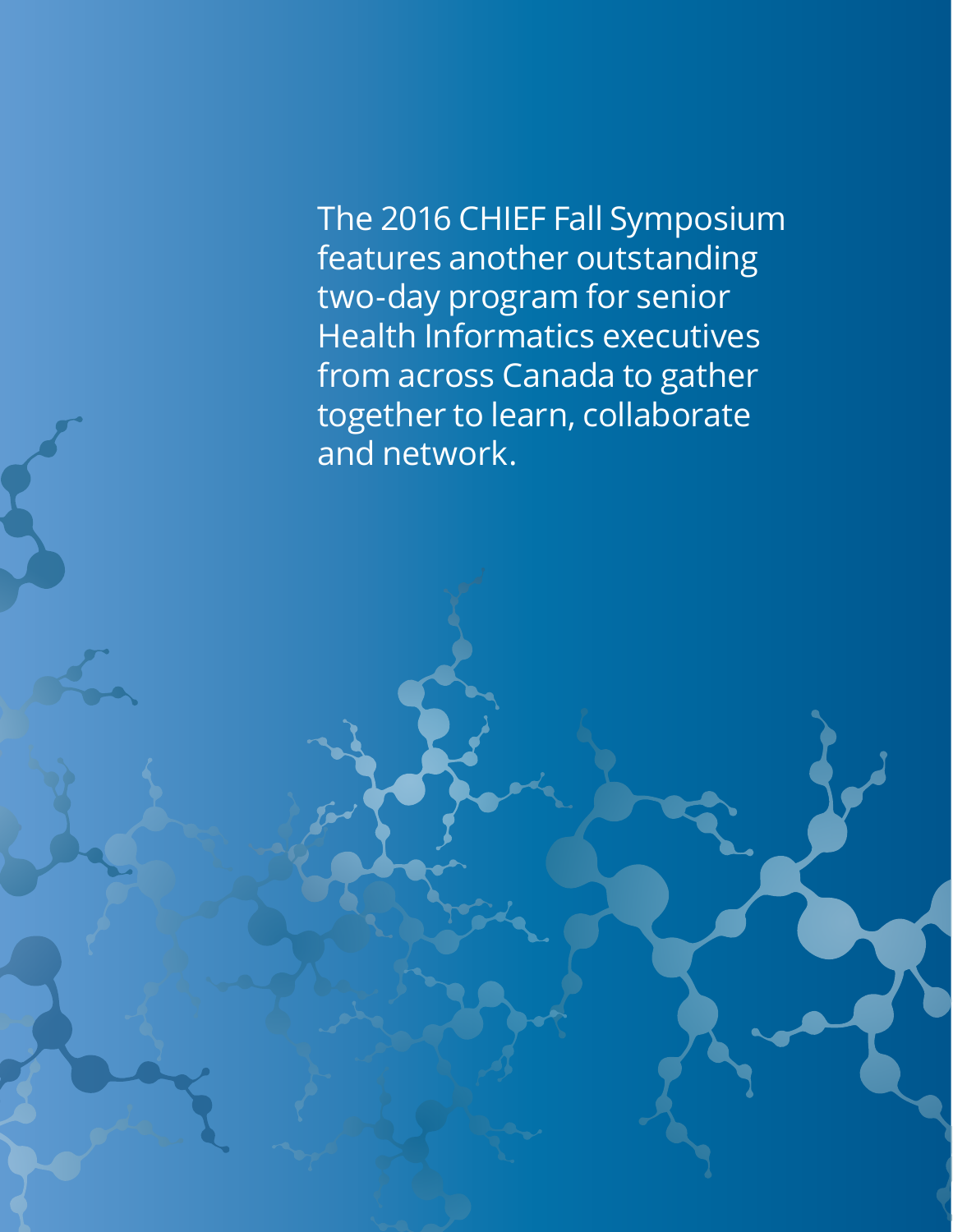## At this event, our agenda and discussions will be focused on three core takeaways:

**Lead** your organization forward with new capabilities and frameworks for leveraging the discipline of innovation management to transform service delivery and business performance.

**Build** a CHIEF national and regional agenda for for the Canadian Digital Health industry. Through collaborative breakouts, CHIEFs will identify national and regional "problem lists" and define shared challenges and opportunities that they face in their roles as Canadian digital health leaders.

**Create** CHIEF advocacy perspectives and recommendations, learn strategies for communicating with government and legislators, and "pitch" your position to an expert panel for feedback on how to sharpen the focus, delivery, and alignment of key messages.

**Plus, hear from other leaders who will share cutting edge, state of the art information and experiences with:** 

- The latest work on data analytics in health, and
- An interactive session on virtual & augmented reality in healthcare!

Once again, the two-day program will provide CHIEF members the opportunity to hear and respond to interesting, provocative presentations, to share experiences and build trusted relationships, and to further strengthen the important mandate of Canada's Health Informatics Executive Forum.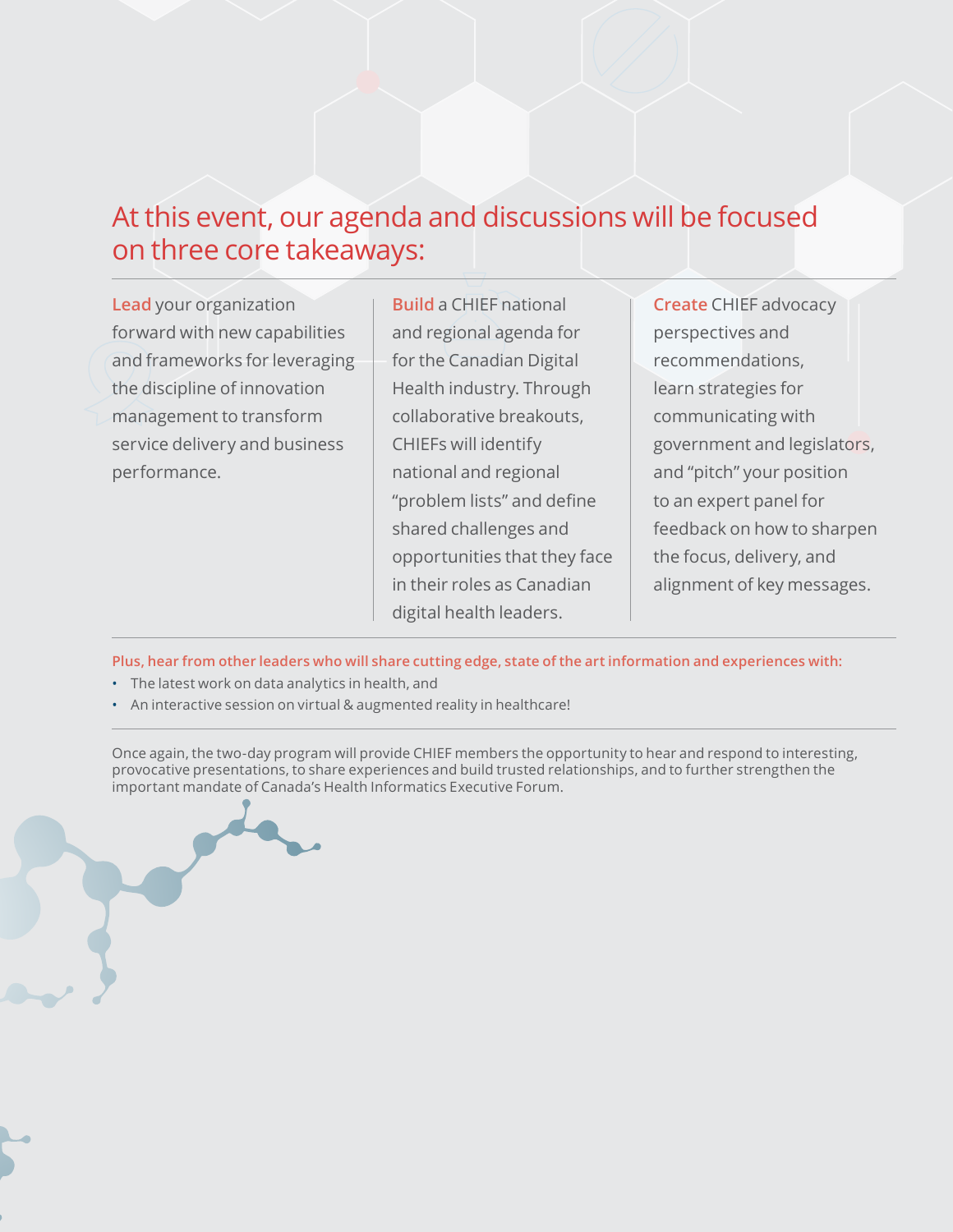# EVENT

## DAY 1 | FRI | 9/30

## **AM SESSIONS ROOM\*: CONSERVATORY SUITE**

#### 8:00-8:45

**Registration & Breakfast**

#### 8:45-9:00

**Welcome, Introductions & Agenda Overview**

#### 9:00-10:20

#### **Innovation Management: "Building Your Organizational Innovation Capabilities"**

INNOVATION KEYNOTE

#### **Dr. Andrew Maxwell**

Assoc. Professor, Entrepreneurial Engineering, Lassonde School of Engineering Chief Innovation Officer, Canadian Innovation Centre

The keynote presentation will describe how the innovation engine in an organization can work alongside the performance organization, and how organizations might transform their innovation culture. CHIEFs will be introduced to a toolset that will enable organizational leaders to identify behavioral barriers to innovation, and suggest ways in which these behaviours might be modified, without exposing the organization to unreasonable levels of risk.

#### Innovation in Procurement – "Procurement by Co-Design" **Hadi Salah**, Manager, Health Ecosystem Partnerships, MaRS EXCITE MaRS Discovery District

Managing Innovation in Health Service Delivery

Ted Scott, Chief Innovation Officer and Director of Strategy Hamilton Health Sciences

#### 10:20-10:45

#### **Networking Break**

10:45-12:00 \*BREAKOUT ROOMS (G2,E1,F1)

#### **Innovation Management Breakouts**

Facilitated breakout sessions will bring together all CHIEFs – leaders from public sector, private sector, and government – to identify current challenges (internal and external), ask important questions, explore frameworks and tools to bring good practices back to your organization, and identify (and put in place) innovative public-privatepartnership projects that CHIEF working teams will take forward beyond the symposium.

### **PM SESSIONS ROOM\*: CONSERVATORY SUITE**

#### 12:00-1:00

#### **Luncheon**

#### 1:00-2:00

#### **Digital Health Advocacy: Building our National Mandate**

CHIEFs will be engaged in an opening discussion on the potential to engage in advocacy for health informatics. Towards development of a draft framework, CHIEFs will have the opportunity through facilitated discussion to capture thoughts on the advocacy role for CHIEF with respect to potential goals and objectives, and guiding principles. Development of national and regional "problem lists" and dialogue on building a platform for CHIEF leadership and advocacy will also be explored.

**A panel of CHIEFs will present the national agenda framework for discussion, input, and debate.**

#### 2:00-2:30

#### **Networking Break**

2:30-4:15 \*BREAKOUT ROOMS (G2,E1,F1)

#### **Digital Health Advocacy: National and Regional Opportunities**

Through facilitated breakouts, CHIEFs will identify national and regional "problem lists" and define shared challenges and opportunities that they face in their roles as Canadian digital health leaders. CHIEFs will pinpoint the complex emerging challenges where current practice is not leading to significant progress, and identify opportunities to solve challenges together through post-symposium work. Through this CHIEF discussion, a draft national and regional agenda for digital health in Canada will be developed.

#### 4:15-4:30

#### **Closing Remarks, Housekeeping Announcements & Adjournment**

#### 4:30-5:00

**Recess**

#### 5:00-8:00 \*BRASSAII RESTAURANT & LOUNGE

#### **Networking Reception & Dinner**

**Brassaii Restaurant & Lounge** 461 King Street West, Toronto, ON M5V 1K7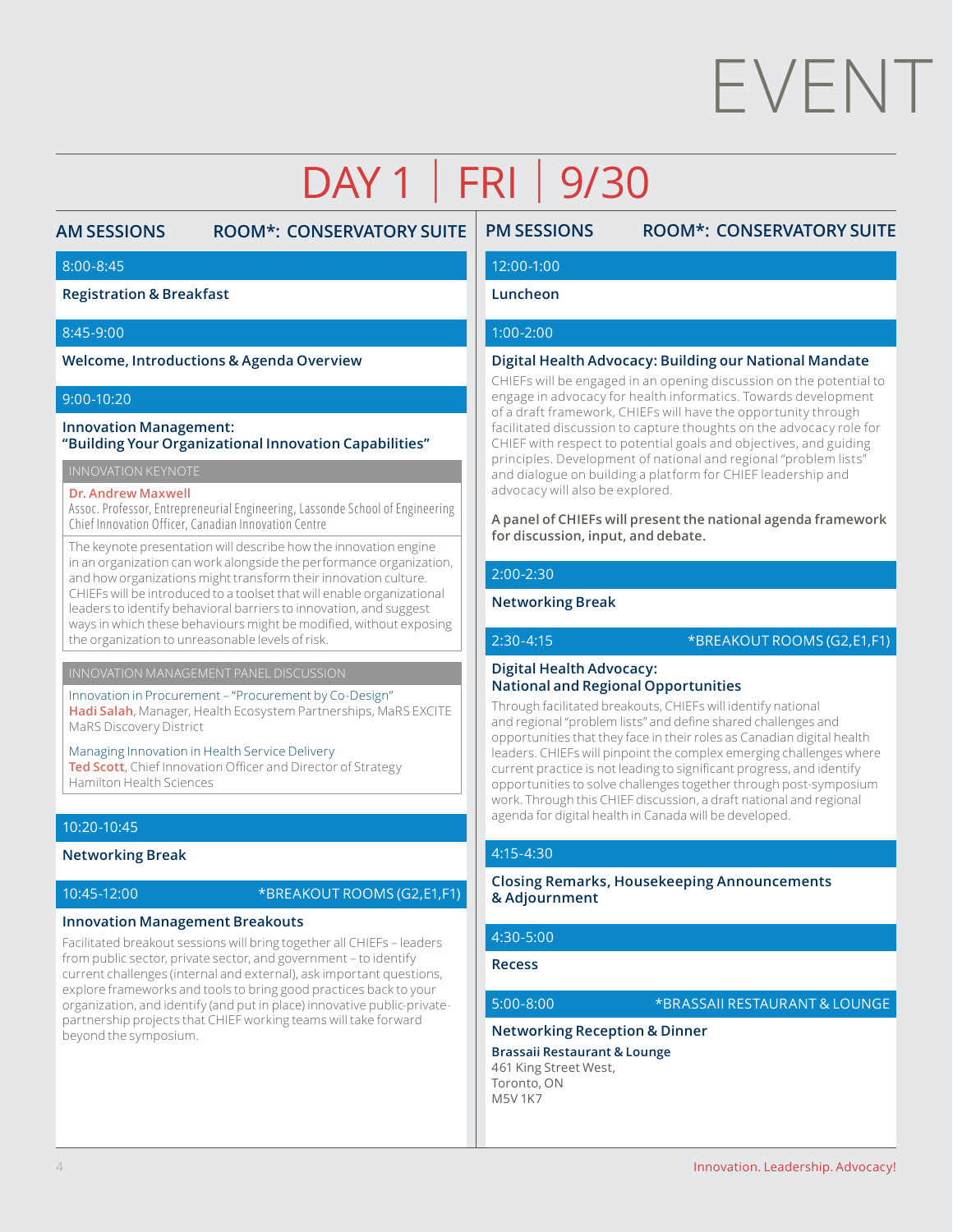## AGENDA

## DAY 2 | SAT | 10/01

## **AM SESSIONS ROOM\*: CONSERVATORY SUITE**

## **PM SESSIONS ROOM\*: CONSERVATORY SUITE**

#### 7:30-8:30

**Breakfast**

#### 8:30-8:40

**Welcome, Introductions & Agenda Overview**

#### 8:40-9:30

#### **Interactive Session: Virtual Reality & Augmented Reality in Healthcare**

**Andrea Bielecki**, President, INVIVO

Andrea will take us on a virtual and augmented reality tour of healthcare, and how this new wave of innovation is bringing forward exciting technologies and capabilities that will enhance healthcare delivery, training & education, and patient engagement.

#### 9:30-10:15

#### **Healthcare Analytics – Innovation & Best Practices: CHIEF Working Group Presentation**

The CHIEF Data Analytics working group will be presenting their indings from the June CHIEF Symposium breakout session on, "What does successful analytics look like?". The team of CHIEF leaders will expand on how to identify and learn from innovative North American organizations leading the way toward successful analytics programs.

#### 10:15-10:35

**Networking Break**

#### 10:35-12:00

#### **"Pitch Prep!" Sharpening the focus for Digital Health Advocacy in Canada**

In preparation for CHIEF Advocacy pitch session in the afternoon, our facilitators will guide the break-out groups from Day #1 to develop their positions, points-of-view, and recommendations for presentation back to their colleagues and the panel for feedback.

#### 12:00-1:00

#### **Luncheon**

#### 1:00-1:45

#### **Keynote panel: Digital Health Advocacy – Communicating with Impact**

The panel will present strategies for communicating with government and legislators, and offer suggestions for how to make an impact on public policy at regional and national levels. Our panel brings forward their ideas, expertise, and experience gained through government strategy development and business planning, working with stakeholders across government ministries, advising provincial cabinet Ministers, developing provincial budgets, and helping create and shape policy and legislative agendas.

**Jamison Steeve**, Executive Director, Martin Prosperity Institute (MPI) at the University of Toronto's Rotman School of Management and the Institute for Competitiveness & Prosperity (ICP). Jamison is a former advisor to provincial cabinet Ministers and Principal Secretary in the Office of the Premier of Ontario.

**Susan Anderson**, Managing Director, Orion Health Canada. Susan was formerly the Assistant Deputy Minister and CIO for the Health Information Technology and Systems Division at Alberta Health.

#### 1:45-2:00

#### **Networking Break**

#### 2:00-3:00

#### **Dragon's Den Pitch Panel**

Our key note advocacy panel will take on the role of "dragons den" style judges to hear the CHIEF break-out groups pitch their positions, points-of-view, and recommendations while the expert panel provides feedback on how to sharpen the focus, delivery, and align key messages. Post-pitch discussion will focus on identifying CHIEF working teams that will continue to move this discussion forward with specific projects beyond the symposium.

#### 3:00-3:15

**Closing Remarks, Housekeeping Announcements & Adjournment**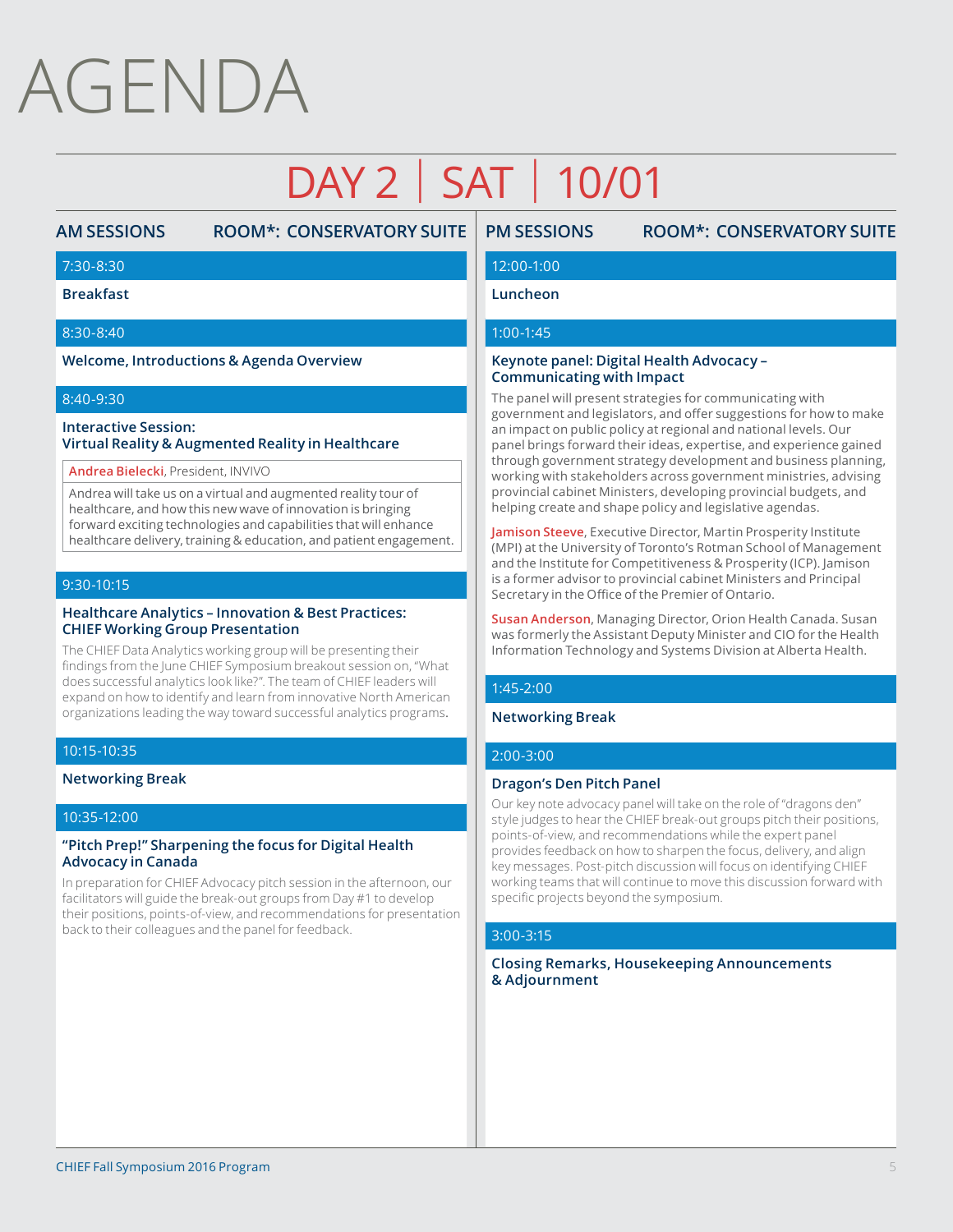# GET TO KNOW



#### **SUSAN ANDERSON Managing Director, Orion Health Canada**

Susan Anderson is the Managing Director for the Canadian Business with Orion Health. Susan is an accomplished eHealth strategist with more than 20 years' experience in healthcare informatics. Most recently, she was the Assistant Deputy Minister and CIO for the Health Information Technology and Systems Division at Alberta Health, where she played a pivotal role in transforming Alberta's healthcare system into one of the most digitally

connected in North America. At the forefront of Alberta's electronic health record (EHR) implementation, she helped steer the expansion of EHR data sources, deployment to users, integration for physicians and pharmacists and introduced public access to EHRs. Susan is the Chair of the National Community of Interest for EHR Governance.



science and medicine. Andrea is also a co-founder of Spongelab Interactive, a learning technology company that is advancing the integration of game-based simulations with data-driven, adaptive learning tools for formal education, professional training, and healthcare communication.

### **ANDREA BIELECKI President, INVIVO**

Through her leadership of INVIVO, Andrea lives her vision of supporting healthcare clients around the globe in accelerating learning and making medical science more accessible to healthcare professionals and patients. Over the last seventeen years Andrea has built an award-winning team of strategists, artists and developers who pioneer the use of new technology in innovative digital strategies and applications that change the way we learn about



#### **DR. ANDREW MAXWELL**

### **Assoc. Professor, Entrepreneurial Engineering, Lassonde School of Engineering Chief Innovation Officer, Canadian Innovation Centre**

Andrew Maxwell received his Ph.D. in the management of technology from the University of Waterloo in 2011, winning the Academy of Management's Heizer Award for research excellence. Prior to this he completed an MBA at London Business School, and a B.Sc. (Eng.) in Electrical Engineering, from Imperial College London.

Following his career as a senior manager in multinational technology companies, Dr. Maxwell co-founded four technologies companies before joining the University of Toronto's Innovation Foundation, where he created their irst technology accelerator – the Exceler@tor. He has been Chief Innovation Oicer at the Canadian Innovation Centre for t ten years, developing and delivering innovative and entrepreneurial programs (such as VentureStart for FedDev/RIC and InnoGate for IRAP).

His research examines the behavioral aspects of technology innovation, specifically the formation of new business and entrepreneurial relationships. He is an innovation subject matter expert for the Industrial Research Institute (Washington) and the Innovators' Alliance (Toronto). He is a ield editor for the Journal of Business Venturing where he pioneers new approaches to translational research through multimedia, he has won several teaching awards, authored numerous journal and industry articles and spoken at global academic and industry conferences on the topic of innovation. He is currently developing an online Master in Innovation and Technology Management.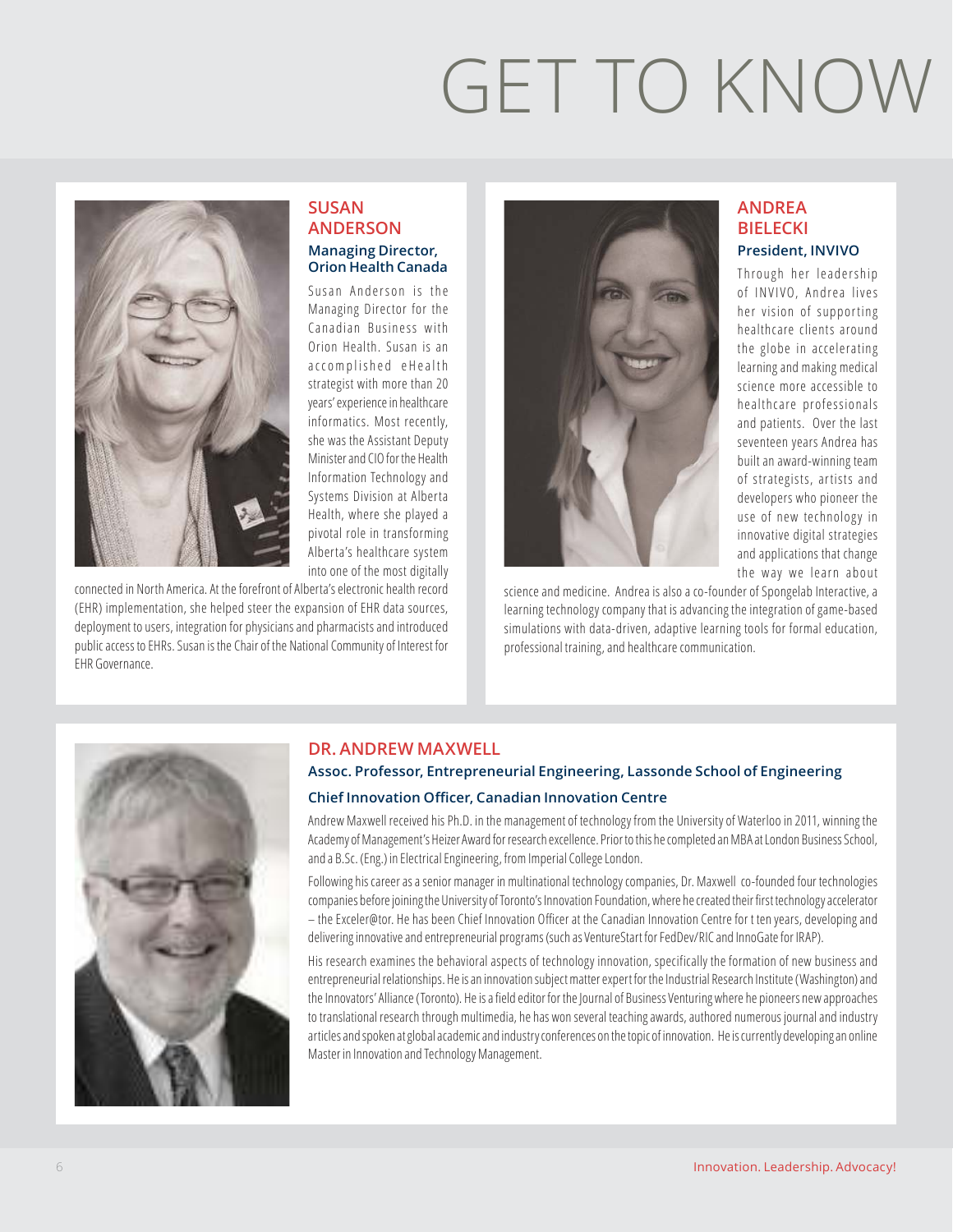# OUR SPEAKERS



#### **HADI SALAH Manager, Health Ecosystem Partnerships, MaRS**

Hadi is the Manager, Health Ecosystem Partnerships at MaRS, responsible for developing relationships with forward-thinking healthcare delivery organizations (hospitals, clinics, pharmacies, home care agencies) as well as companies in the private sector. His role is to match partners with innovative startups and small- and medium-sized enterprises (SMEs) to co-design, test, pilot and validate leadingedge health technologies,

accelerating the adoption of such technologies by the healthcare system. Hadi is also Program Manager for the procurement by co-design program, a novel procurement approach to help providers collaborate with vendors, co-design, and evaluate innovative solution to healthcare challenges. Finally, Hadi is co-founder of Hacking Health, a movement of health innovators that now spans 60+ cities in over 33 countries around the world.



Under Jamison's leadership, the ICP has continued to produce an annual report but now also puts out a bi-weekly blog and a quarterly report. The explicit goal has been to increase the reach and relevance of our work. The year ahead promises to be an exciting one at the ICP as the Institute will release papers on clusters and the impact of carbon pricing in Ontario. Jamison's most important roles continue to be husband to Carolyn and father to Will and Natalie.



### **TED SCOTT**

#### **Chief Innovation Officer and Director of Strategy, Hamilton Health Sciences**

Ted Scott is a researcher, and expert in advanced ultrasound instrumentation and imaging techniques. Ted holds a Masters of Applied Science in Medical Ultrasound and a PhD in Diagnostic Imaging from Charles Sturt University of Australia.

As a Chief Innovation Officer at Mohawk College, he co-founded the college's mHealth and eHealth Development and Innovation Centre (MEDIC) in 2008 along with software engineering professor Duane Bender. MEDIC was founded to address Canada's technology needs related to interoperability, standards adoption and mobile technology development. It established Canada's National eHealth reference implementation model which subsequently formed the basis for the test bed and innovative sandbox environment which has been leveraged by Canada Health Infoway, eHealth Ontario and used to support digital health projects in Southeast Asia, South Africa, and Tanzania.

Ted will assume the inaugural role of Chief Innovation Officer within the Strategy and Innovation portfolio at Hamilton Health Sciences on October 3rd. As Chief Innovation Officer, Ted will focus on bringing resources, partnerships and thought leadership to the significant efforts that already exist in the organization to develop new ideas, processes, technologies and approaches. With dual responsibility for advancing the HHS strategy, Ted will also ensure that initiatives are focused on achieving the North Star metrics that have been deemed important to the success of realizing vision of Best Care for All. In addition, Ted will be the prime interface with IBM and other partners in the exciting Collaboration and Innovation Centre (CIC) that will be opening in Hamilton later this year.

#### **JAMISON STEEVE Executive Director, Rotman School of Management,**

**University of Toronto** Since joining the ICP, Jamison

has increased the pace and impact of the Institute's work. The ICP has covered a wide range of topics including health care, infrastructure, scaling up businesses and the utility of government grants in attracting businesses to Ontario. In its most recent release License to Innovate: How Government can reward risk, the ICP tackles one of Jamison's true passions – innovation in public policy.